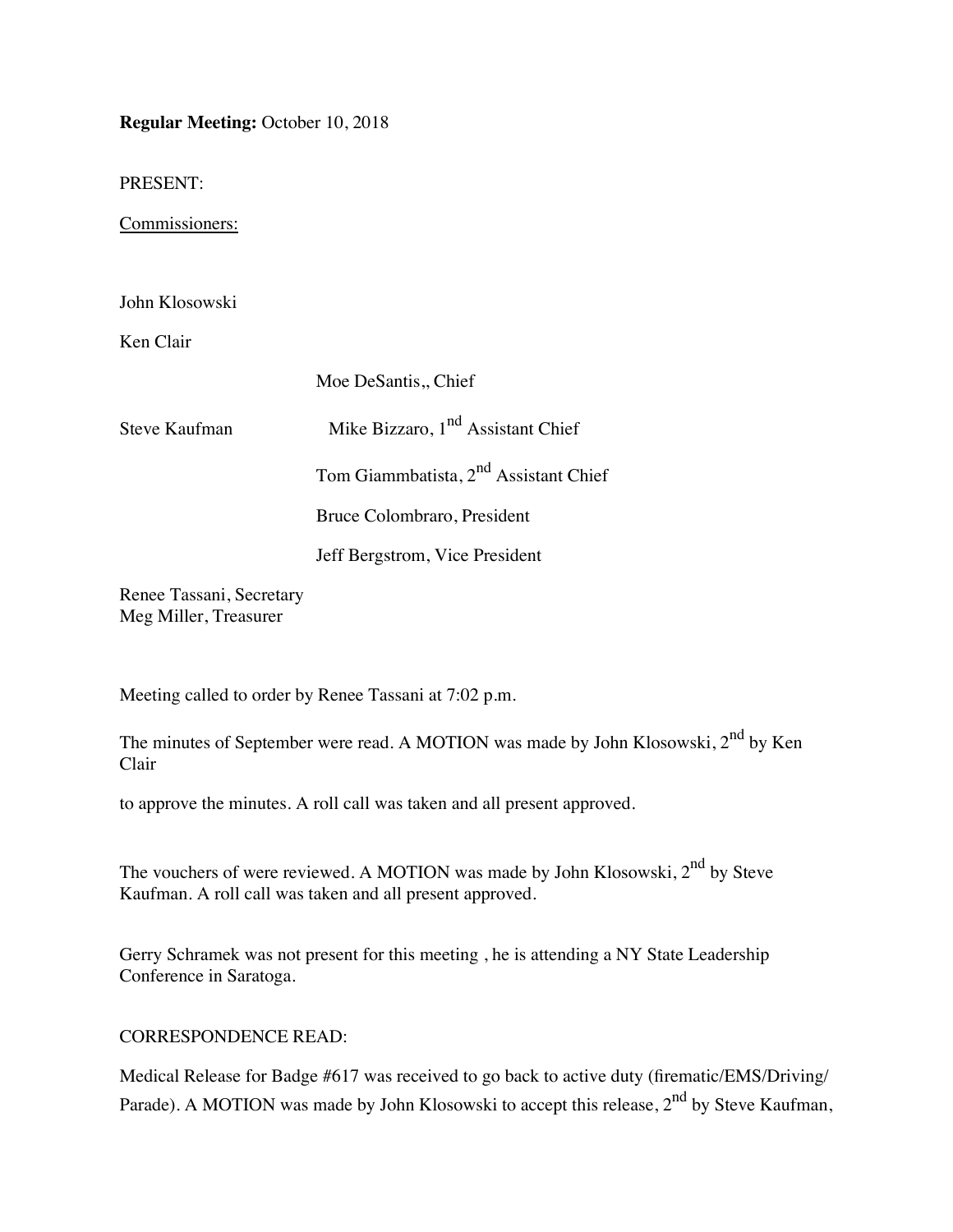a roll call was taken and all present approved.

A MOTION to approve Badge #722 and 762 was made by John Klosowski and  $2^{nd}$  by Steve Kaufman.A roll call was taken and all present approved.

Commissioners met with Santo Curro, Hudson Valley Fire Equipment on Monday, September 24 review vendors for buying a new engine from Seagrave.

### **COMPUTER/COMMUNICATIONS/RADIOS**

RFP was put out, only one bid was received . A-1 is the service we have been using. There is no price increase on current bid. A MOTION was made from Ken Clair, $2^{nd}$  by John Klosowski to accept this bid a roll call was taken and all present approved.

Chief put request for service for his computer, they serviced it they deemed unrepairable, therefore it will be replaced.

Radios are on back order.

We have 2 new verizon phones in place. These phones are IP phone with cell backup. One number with two extentions, one for the bay and one for the day room and commissioners office.

### FACILITIES

Fire alarm panel/system has been installed in main station.

Yearly fee including inspection/service.

There is a garbage issue at the main house.

A letter to be sent to Johnson Controls (formerly Simplex) to cancel contract for fire monitoring to.

Ken Clair will meet with NYSEG regarding upgrading of lighting for both stations.

Substation ceiling tiles- progress.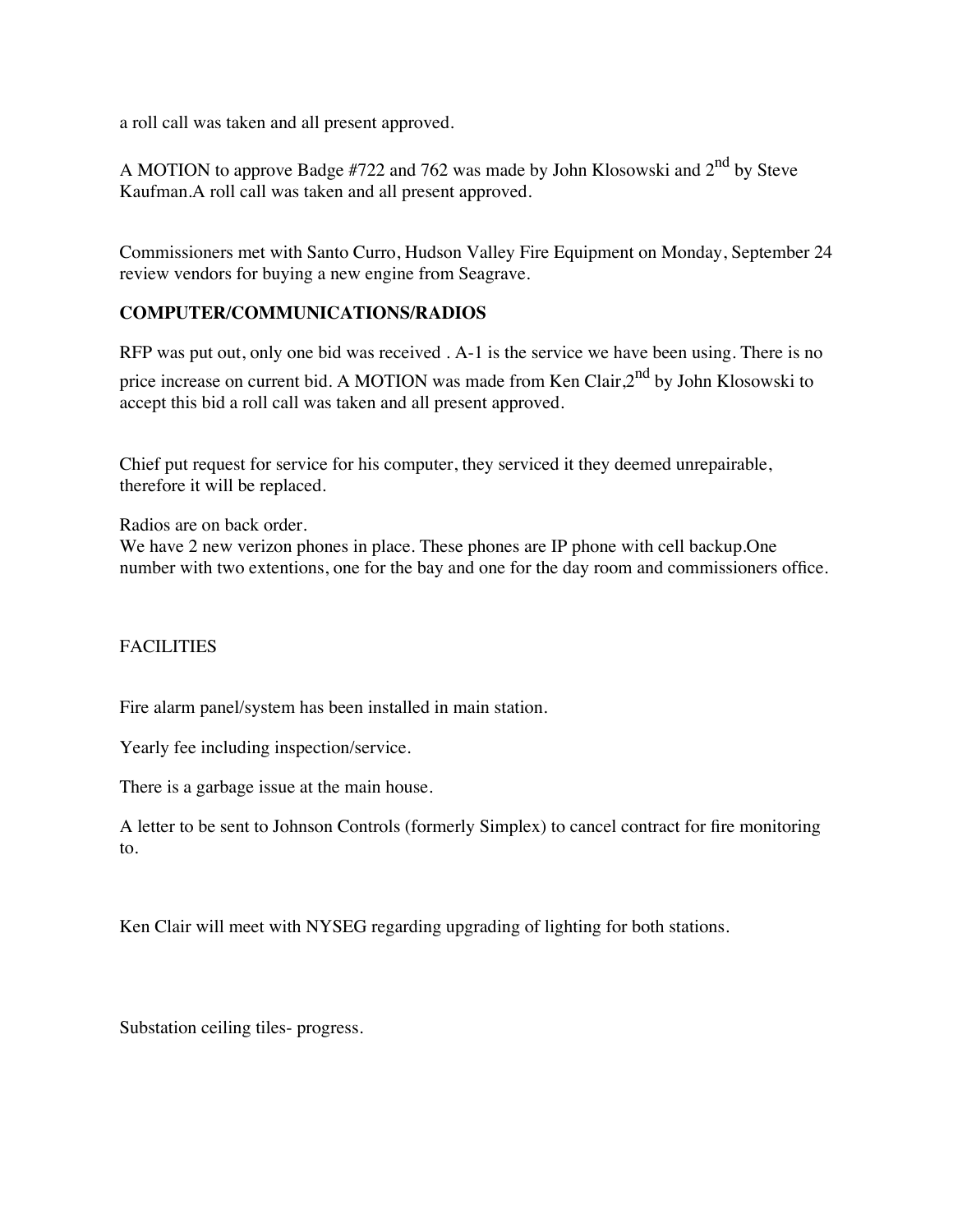**Substation cameras:** 

#### **Commissioner Clair received the following bids to replace the camera monitoring system at the Main Station:**

ARI Technology, Somers: \$46,575

Electronic Elements, Westchester: \$44,193

Global Custom Integrations: \$43,238

A MOTION was made by Steve Kaufman to go with Global Custom Integration, 2<sup>nd</sup> by Ken Clair, a roll call was taken and all present approved.

FIRE AND EMS EQUIPMENT

Chief Moe asked to use the board to purchase each member a spare hood and another set of gloves due to the links of cancer in using dirty hoods and gloves.

FIRE ROADS

Mike Liguori will write an RFP for receiving for gear washer/drier.

Progress per Steve Kaufman, he will contact the Town of Southeast Highway Department to have signs installed on Fire Roads.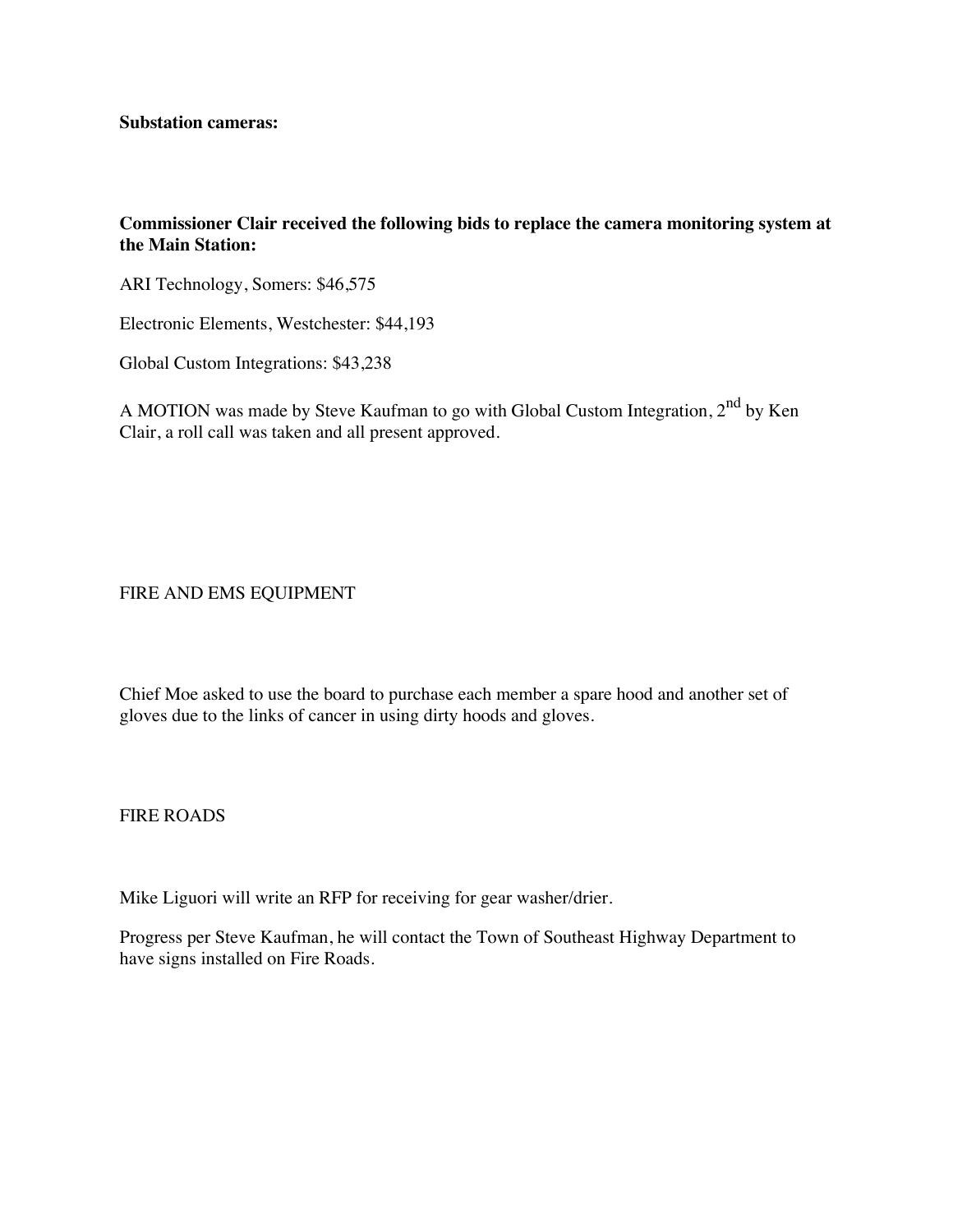#### FIRE PREVENTION

Supplies are coming in per Ken Clair.

GRANTS/AWARDS

Mike Liguori will draft an RFP for a gear washer/dryer to purchase with the grant monies.

INSURANCE CLAIMS/VFBL

LEGAL CONTACT/REPORTS

Mike Liguori is continuing to work on the audit. This will be finishing up on Monday, 10/15/18.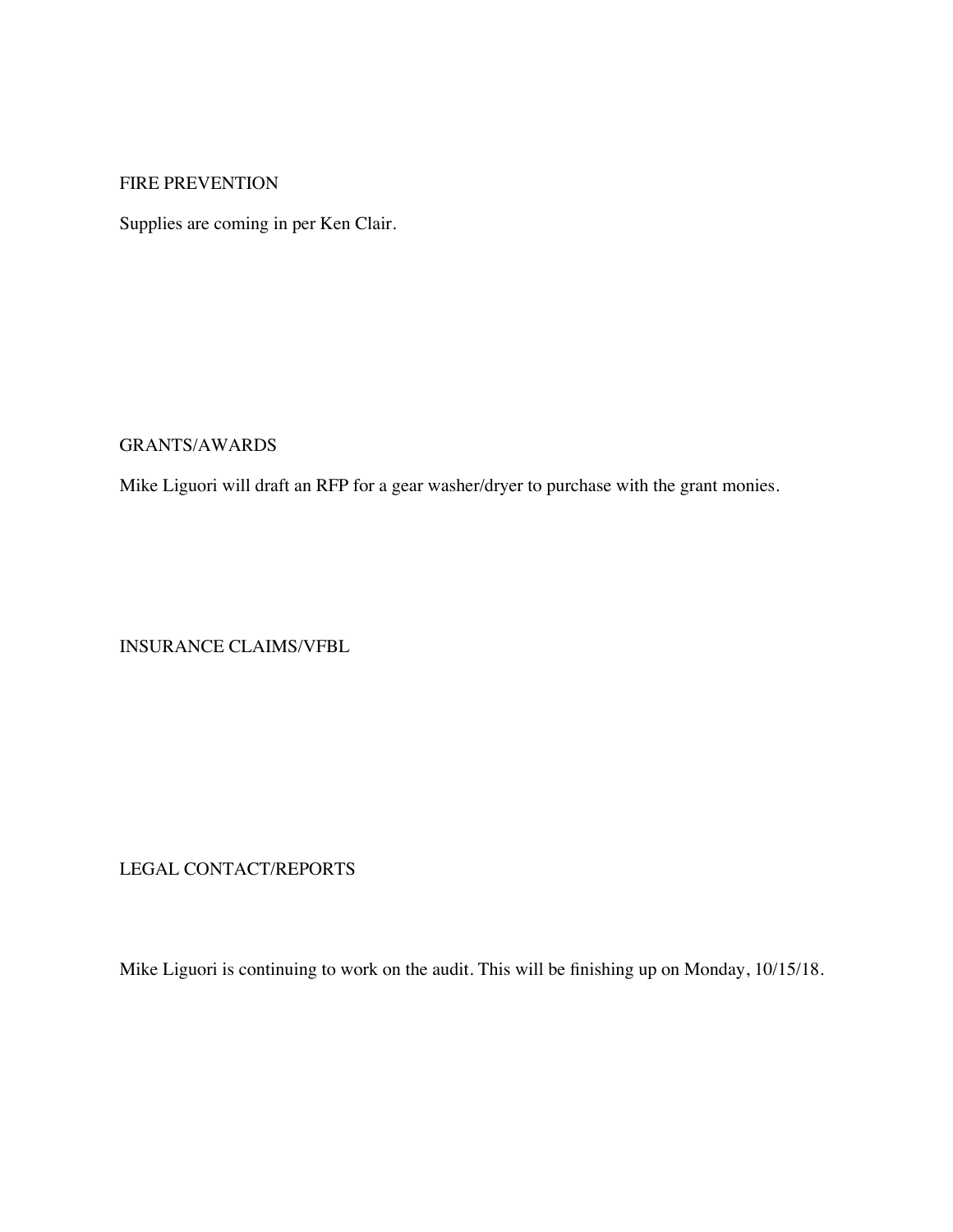LOSAP

Progress.

EQUIPMENT/FABRICATION

OSHA MANDATES

Bailout refresher beginning this month.

March/April of 2019 will be physicals.

VEHICLE MAINTENANCE

Vehicle Beginning<br>Mileage

Mileage Ending Mileage Work Performed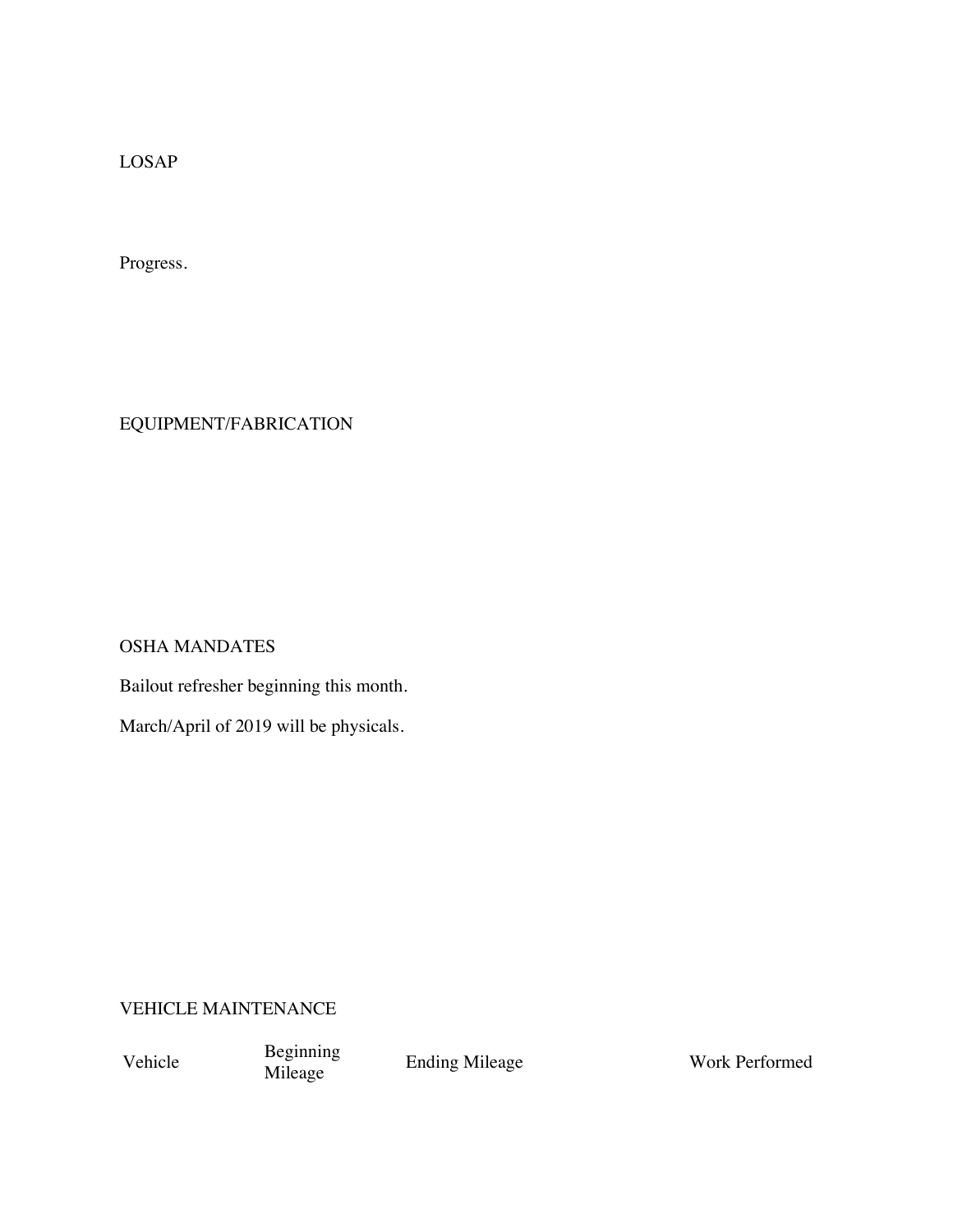| 11 1 1 | 20277  | 21312  | 1035 |
|--------|--------|--------|------|
| 11 1 2 | 51560  | 52227  | 667  |
| 11 1 3 | 22200  | 23300  | 1100 |
| 1183   | 115654 | 115996 | 342  |

Main House

Regular:101.500

Diesel:159.500

Substation

Regular:88.80

Diesel:118.600

Joe's repairs were presented for a total hours of 28.5

## RECRUITMENT AND RETENTION

A new application from Jesse Ray Pereira was received. A MOTION was made by John Klosowski to accept this applicant, 2<sup>nd</sup> by Steve Kaufman. A roll call was taken and all present approved.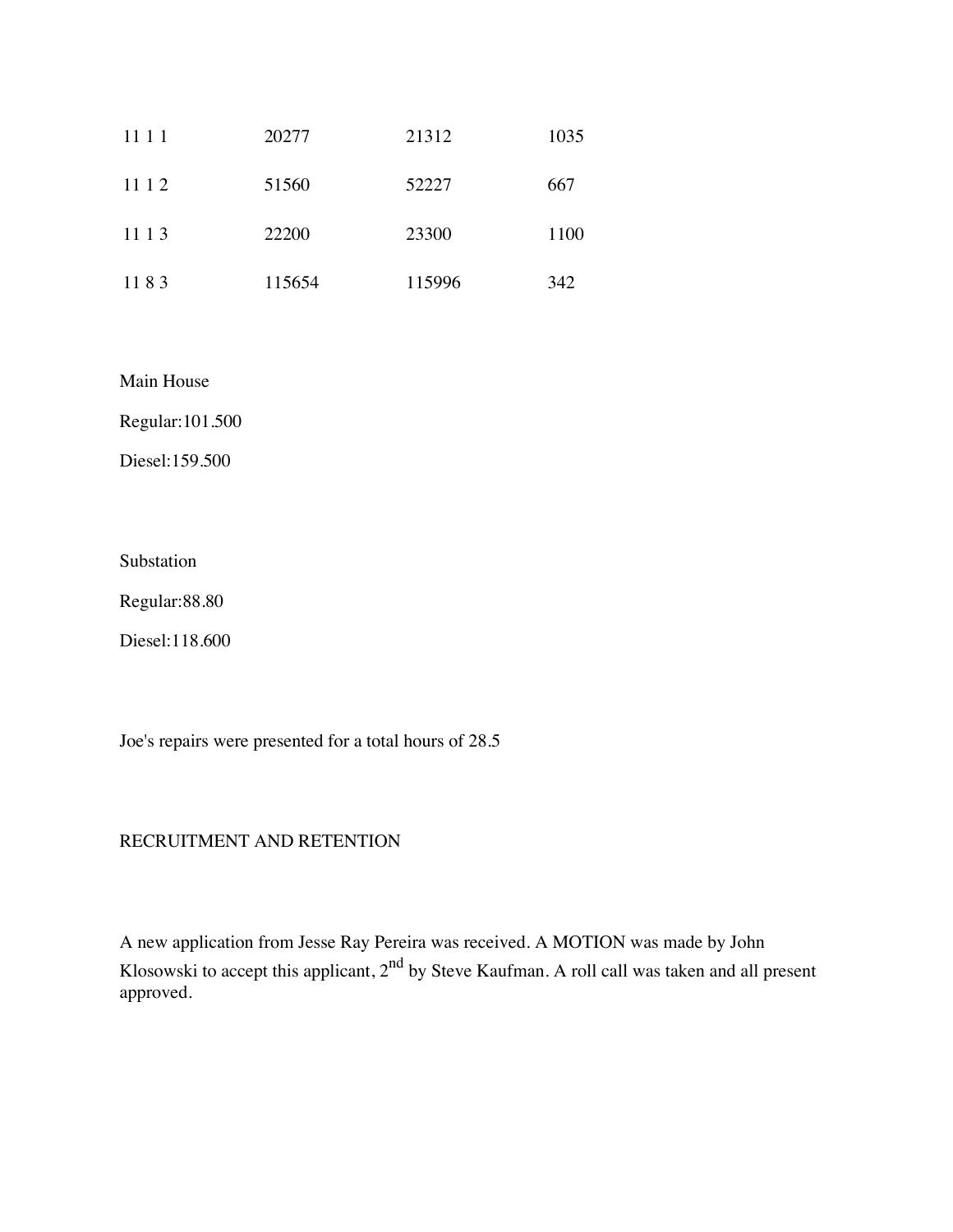## CHIEF'S REPORT

Putnam County ladies auxillary requests use of the hall for November 12. No conflicts.

EMS

No new business.

TRAINING & TRAVEL

No new business.

# FUTURE CAPITAL PROJECTS

No new business.